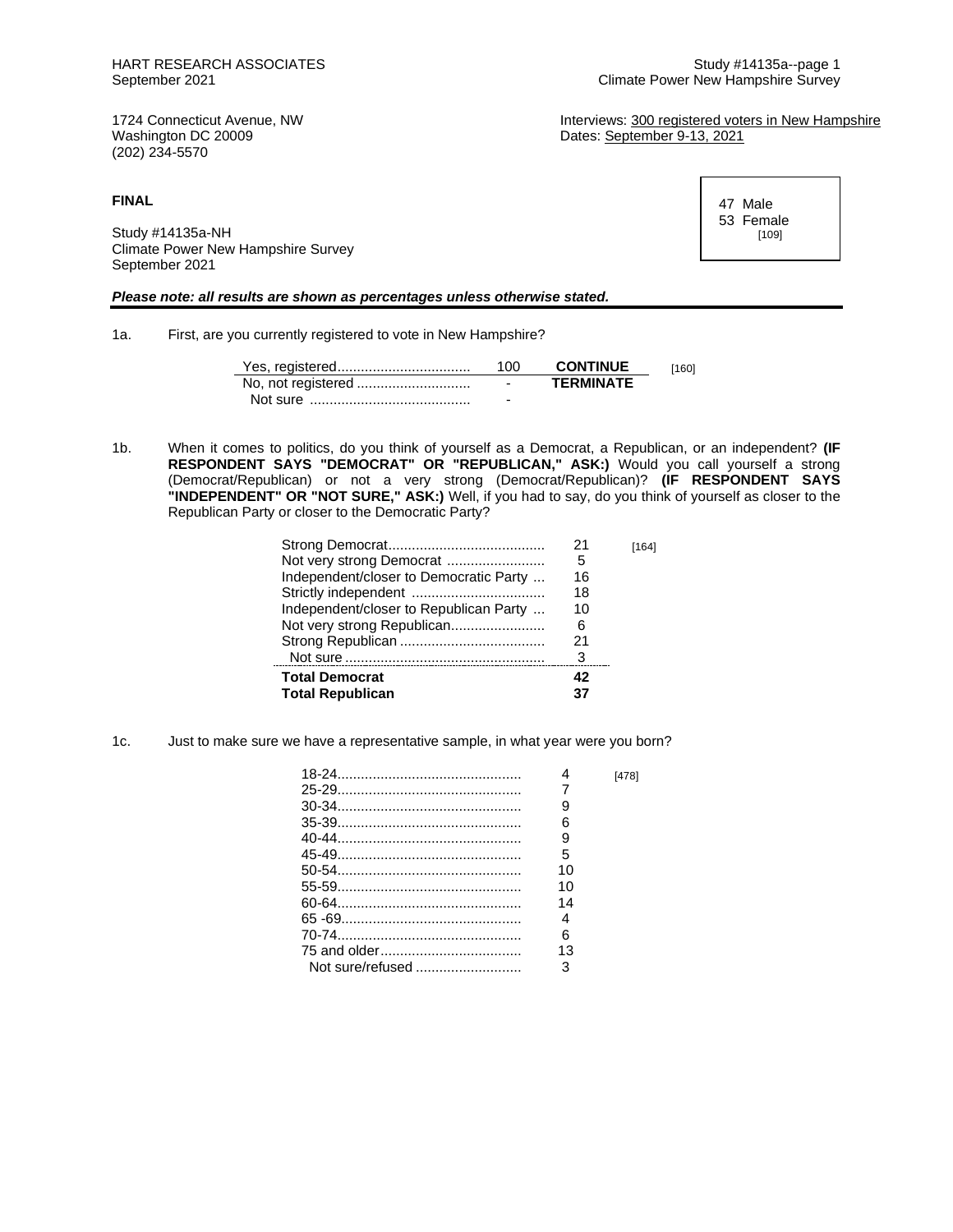1d. For statistical purposes only, would you please tell me whether you are of Hispanic, Latino, or Spanish origin? **(IF RESPONDENT SAYS "NO, NOT HISPANIC" OR "NOT SURE," ASK:)** And to ensure that we have a representative sample, what is your race--white, Black or African American, Asian, or something else?

|                         | .91 | [173] |
|-------------------------|-----|-------|
| Black/African American  |     |       |
|                         |     |       |
|                         |     |       |
| Hispanic/Latino/Spanish |     |       |
| Not sure/refused        |     |       |

2. How much attention have you been paying to the news about extreme temperatures, wildfires, hurricanes, and flooding in different parts of the country?

| <b>Total A Lot/Some</b> |    |       |
|-------------------------|----|-------|
|                         |    |       |
|                         | 14 |       |
|                         | 37 |       |
|                         | 45 | [179] |

3. Do you think the situation with extreme temperatures, wildfires, hurricanes and flooding is ...? **(READ LIST.)**

| <b>Total Climate Change</b>                   | 67 |       |
|-----------------------------------------------|----|-------|
|                                               |    |       |
|                                               | 19 |       |
| Happening because of natural weather patterns | 29 |       |
| Happening because of climate change           | 48 | [180] |

4ab. Do you think taking action to deal with climate change should or should not be an important priority for the president and Congress this year? **(IF RESPONDENT SAYS "SHOULD BE A PRIORITY,"ASK:)** Do you feel strongly or not so strongly that taking action on climate change should be a priority?

| <b>Total Should Be A Priority</b>          | 61 |       |
|--------------------------------------------|----|-------|
|                                            |    |       |
|                                            | 35 |       |
| Should be a priority--do not feel strongly | 11 |       |
|                                            | 50 | [210] |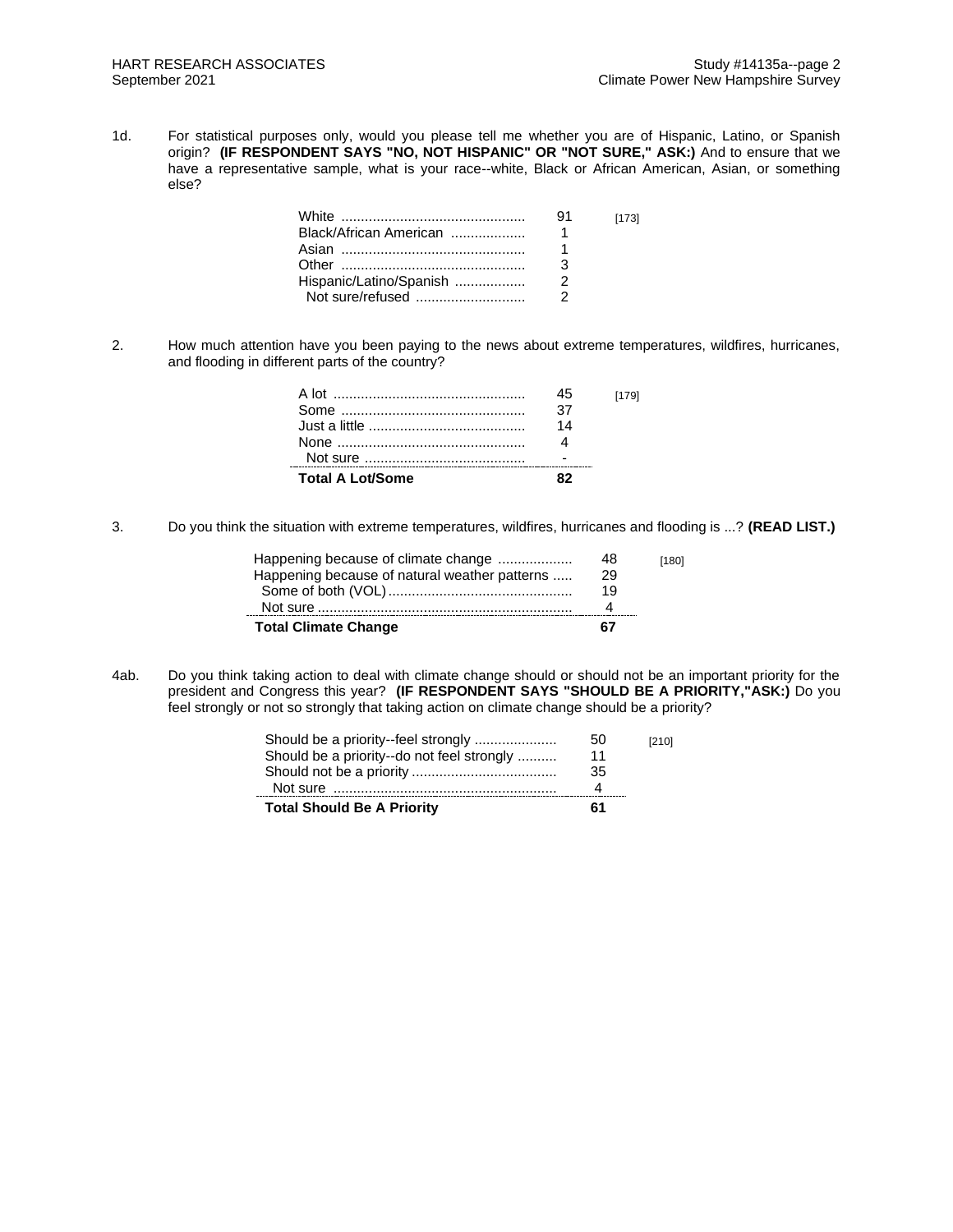5ab. Congress is considering legislation to address several needs facing the country. It would lower the cost of prescriptions and make health insurance more affordable. It would increase access to affordable home care services for the elderly, as well as increasing access to affordable child care and paid medical leave.

This legislation would take action on climate change by expanding the use of clean energy like wind and solar power and increasing energy efficiency It will also expand Medicare to cover dental, hearing, and vision care for seniors.

This legislation, called the Build Back Better Act, would cost three-point-five trillion dollars spread out over ten years and would mostly be paid for by raising taxes on corporations and the wealthy. It would not raise taxes on anyone earning less than four hundred thousand dollars a year, and many families would have their taxes cut.

Do you support or oppose this legislation? **(IF RESPONDENT SAYS "SUPPORT" OR "OPPOSE," ASK:)** Do you strongly (SUPPORT/OPPOSE) or somewhat (SUPPORT/OPPOSE) this legislation?

| 46                         | [213] |
|----------------------------|-------|
| Somewhat support<br>10     |       |
| Somewhat oppose            |       |
| 29                         |       |
|                            |       |
| <b>Total Support</b><br>56 |       |
| <b>Total Oppose</b><br>38  |       |

6. Now I am going to read to you some specific parts of this legislation. For each one, please tell me whether you feel very favorable, somewhat favorable, somewhat unfavorable, or very unfavorable toward that part.

*THIS TABLE HAS BEEN RANKED BY THE PERCENTAGE WHO SAY VERY OR SOMEWHAT FAVORABLE*

|                                                                                                                                                       | Total<br>Favor-<br>able | Total<br>Unfavor-<br>able | Verv<br>Favor-<br>able | Some-<br>what<br>Favor-<br>able | Some-<br>what<br>Unfavor-<br>able | Verv<br>Unfavor-<br>able | <b>Not</b><br>Sure |         |
|-------------------------------------------------------------------------------------------------------------------------------------------------------|-------------------------|---------------------------|------------------------|---------------------------------|-----------------------------------|--------------------------|--------------------|---------|
| Modernizing schools and other public buildings to<br>make them more energy efficient, and providing<br>incentives to improve the energy efficiency of | 78                      | 18                        | 51                     | 27                              | 6                                 | 12                       | 4                  | $[214]$ |
| Rewarding electric utilities that generate more<br>electricity every year from clean energy sources,                                                  | 76                      | 21                        | 47                     | 29                              | 8                                 | 13                       | 3                  | [216]   |
| Providing tax incentives to make clean energy<br>sources like wind and solar power widely available                                                   | 75                      | 22                        | 45                     | 30                              | 5                                 | 17                       | 3                  | [217]   |
| Helping pay for the legislation by charging fees to<br>gas companies for the pollution they create and<br>ending taxpayer subsidies for oil companies | 62                      | 29                        | 39                     | 23                              | 10                                | 19                       | 9                  | [218]   |
| Increasing tax credits to make electric vehicles                                                                                                      | 60                      | 36                        | 39                     | 21                              | 15                                | 21                       | 4                  | [215]   |
|                                                                                                                                                       |                         |                           |                        |                                 |                                   |                          |                    |         |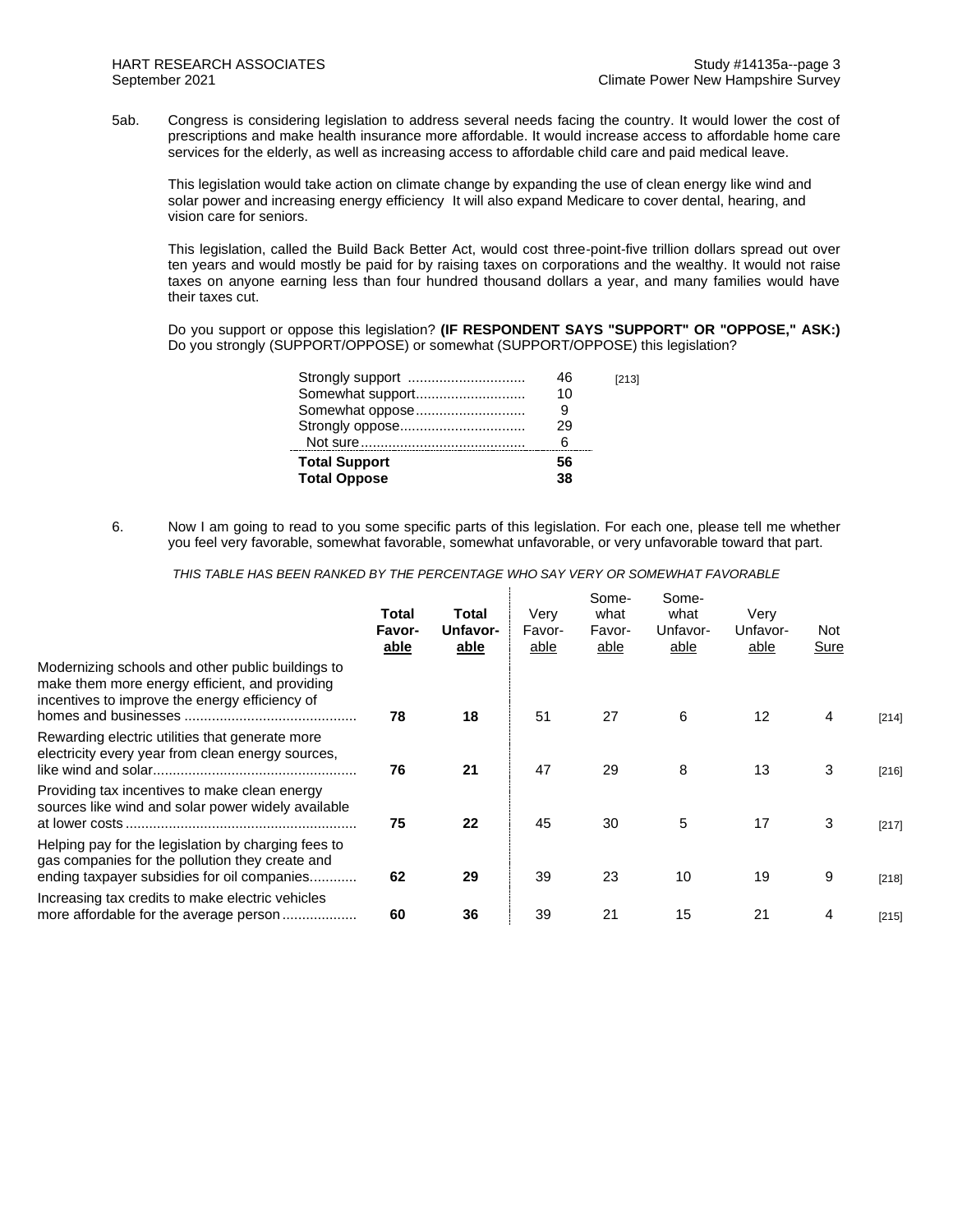7. As you just heard, this legislation would expand the development and use of clean energy sources like solar and wind power. Does this make you much more likely, somewhat more likely, somewhat less likely, or much less likely to support this legislation, or does it not make a difference to you either way?

| Much more likely to support         | 31 | [219] |
|-------------------------------------|----|-------|
| Somewhat more likely to support     | 18 |       |
| Somewhat less likely to support     | 6  |       |
| Much less likely to support         | 13 |       |
| No difference either way            | 29 |       |
|                                     | 3  |       |
| <b>Total More Likely To Support</b> | 49 |       |
| <b>Total Less Likely To Support</b> | 19 |       |
|                                     |    |       |

8ab. Based on what you have heard, would you want your senators to vote in favor of or to vote against this legislation? **(IF RESPONDENT SAYS "NOT SURE," ASK:)** Well, based on what you know, would you lean toward wanting your senators to vote in favor or voting against this legislation?

| Vote In Favor (Lean)<br>Vote Against (Lean)             | 59<br>1<br>35<br>1 | [222] |
|---------------------------------------------------------|--------------------|-------|
| <b>Total Vote In Favor</b><br><b>Total Vote Against</b> | 60<br>36           |       |

9. I'm going to read you a few short statements in support of the legislation we've been discussing. After each one, please tell me whether you think this is a very convincing, somewhat convincing, not that convincing, or not at all convincing reason for Congress to pass this legislation.

*THIS TABLE HAS BEEN RANKED BY THE PERCENTAGE WHO SAY VERY OR SOMEWHAT CONVINCING*

|                                                                                                                             | <b>Total</b><br>Very/<br>Somewhat<br>Con-<br>vincing | Verv<br>Con-<br>vincing | Some-<br>what<br>Con-<br>vincing | Not That<br>Con-<br>vincing | <b>Not</b><br>Con-<br>vincing<br><u>At All</u> | Not<br><b>Sure</b> |       |
|-----------------------------------------------------------------------------------------------------------------------------|------------------------------------------------------|-------------------------|----------------------------------|-----------------------------|------------------------------------------------|--------------------|-------|
| It will protect Americans' health by cutting dangerous and                                                                  | 65                                                   | 36                      | 29                               | 10                          | 23                                             | 2                  | [226] |
| It will create millions of good-paying clean energy jobs in<br>fast-growing industries like wind and solar and help get our | 62                                                   | 36                      | 26                               | 11                          | 26                                             |                    | [223] |
| It will lower utility bills and energy costs, making life more<br>affordable for middle-class and working families          | 61                                                   | 37                      | 24                               | 9                           | 28                                             | 2                  | [224] |
| It will help deal with the threat of climate change that is<br>making severe wildfires, droughts, hurricanes, and floods    | 54                                                   | 33                      | 21                               | 11                          | 29                                             | 6                  | [225] |

10. If your member of Congress voted AGAINST this legislation, would you be more or less likely to support them for re-election, or would it not matter to you either way?

|                       | 28   | [227] |
|-----------------------|------|-------|
|                       | -39  |       |
| Not matter either way | - 29 |       |
|                       |      |       |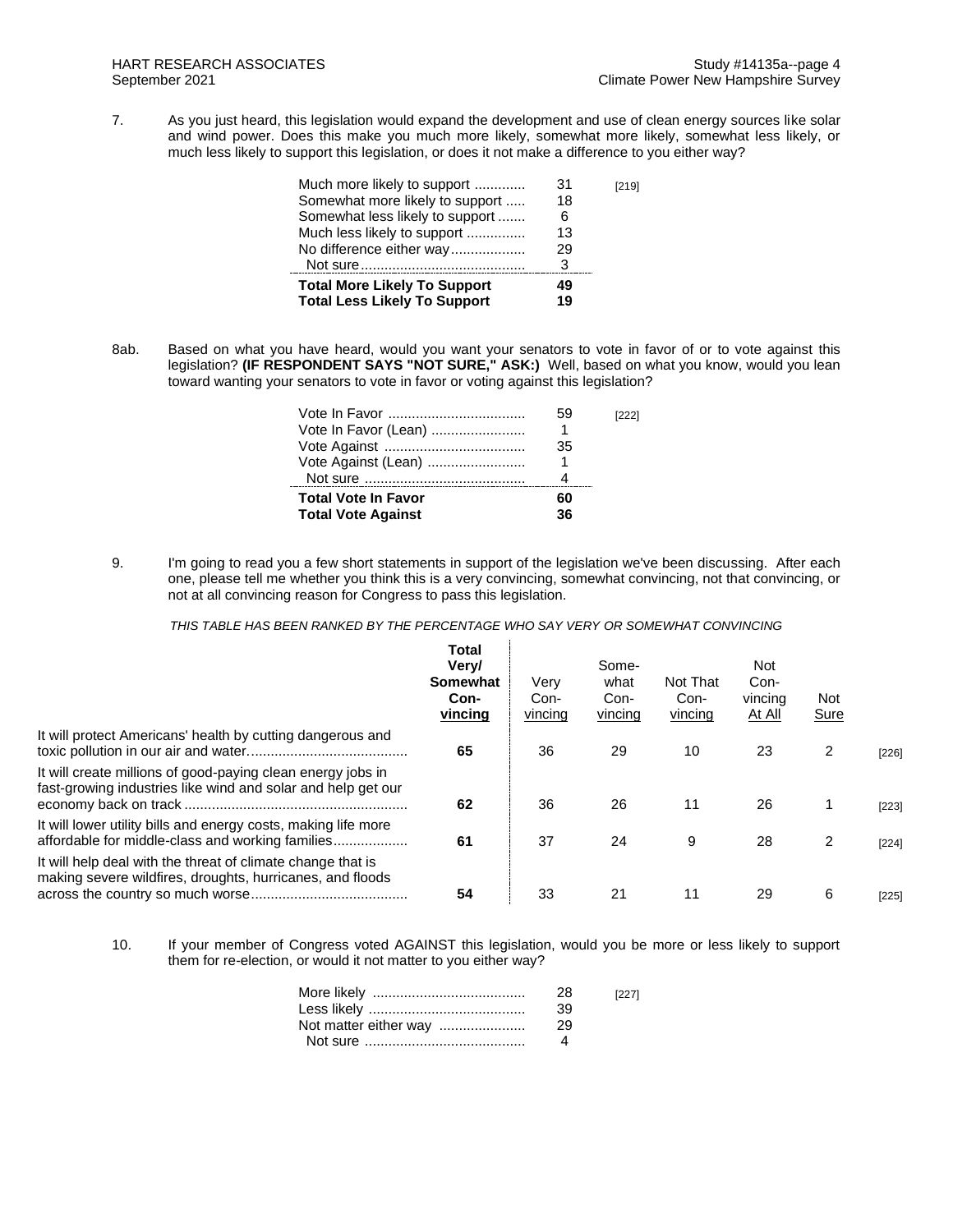11a. No Republicans in Congress support the legislation we have been discussing. Does knowing this make you more favorable or less favorable toward **Republicans in Congress**, or does it not make a difference to you either way? \*

|                                               | 25<br>-33<br>38 | [228] |
|-----------------------------------------------|-----------------|-------|
| * Asked of one-half the respondents (FORM A). |                 |       |

11b. No Republicans in Congress support the legislation we have been discussing. Does knowing this make you more favorable or less favorable toward **this legislation**, or does it not make a difference to you either way?\*\*

| 15 | [229] |
|----|-------|
| 19 |       |
| 62 |       |
|    |       |
|    |       |

\*\* Asked of one-half the respondents (FORM B).

12. (Some/Other) people say Congress should spend MORE on this legislation so that it does more to address important problems and provide more help to working families, even if this means increasing the cost of the legislation.

(Some/Other) people say Congress should spend LESS on this legislation to save money, even if this means doing less to address important problems and providing less help to working families.

In your opinion should Congress spend more on this legislation, spend less on this legislation, or keep the cost of the legislation at its current proposed level? **(MORE/LESS STATEMENTS WERE ROTATED.)**

| <b>Total Spend More/Keep Current Level</b> | 55 |       |
|--------------------------------------------|----|-------|
|                                            |    |       |
| Keep cost at current level                 | 30 |       |
|                                            | 38 |       |
|                                            | 25 | [230] |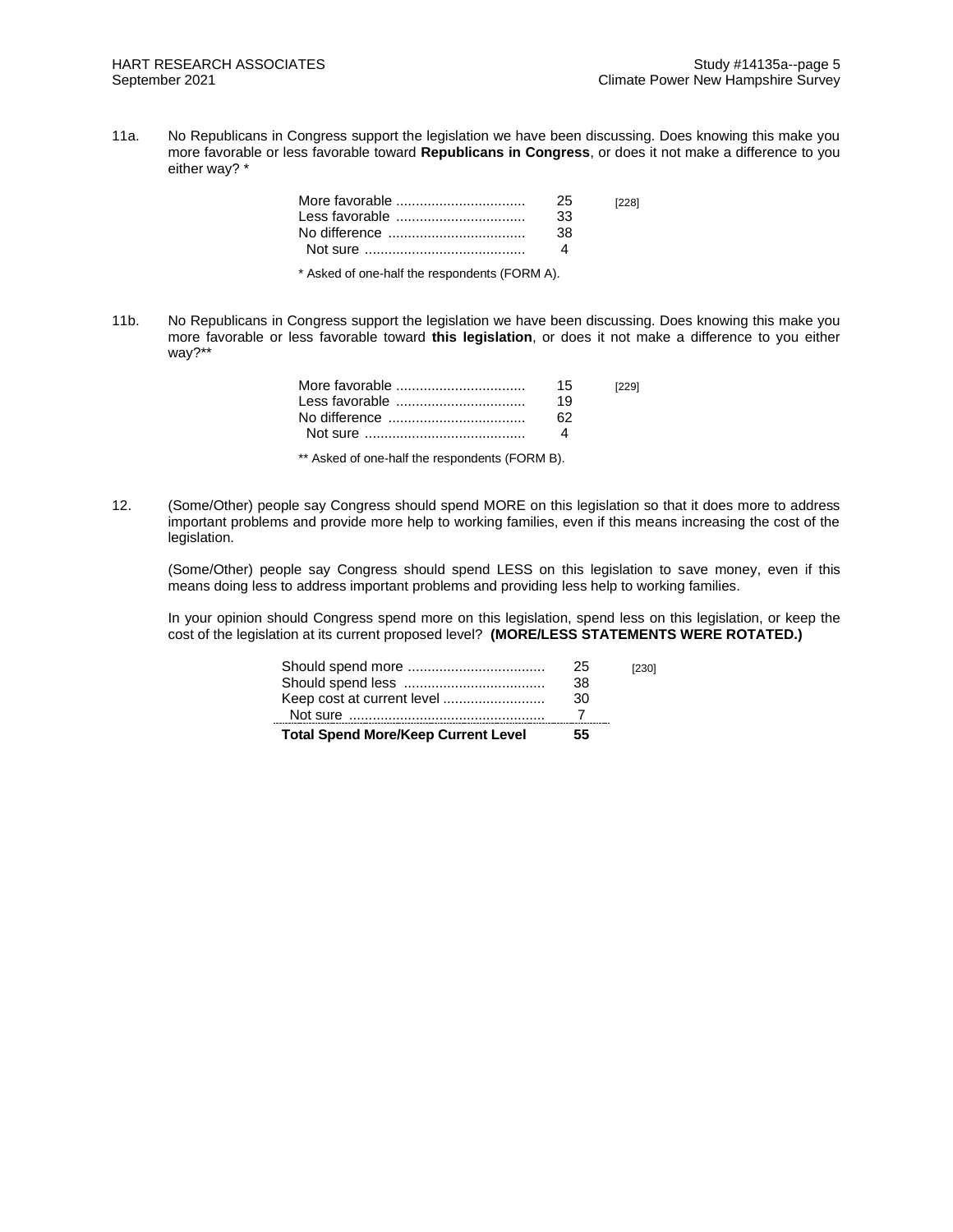## **FACTUALS: Now I am going to ask you a few questions for statistical purposes only.**

F1. What is the last grade that you completed in school?

**(IF INITIAL RESPONSE IS "NOT SURE" OR REFUSED, SAY:)** As a reminder, your answer is completely confidential and is being used for statistical purposes only. With that in mind, could you tell me the last grade of school or level of education you completed?

| 5<br>19<br>19<br>Vocational training/2-year college<br>9<br>25<br>Some postgraduate work, no degree<br>4<br>2 or 3 years' postgraduate work/master's degree<br>16 |  | [231] |
|-------------------------------------------------------------------------------------------------------------------------------------------------------------------|--|-------|
|                                                                                                                                                                   |  |       |
|                                                                                                                                                                   |  |       |
|                                                                                                                                                                   |  |       |
|                                                                                                                                                                   |  |       |
|                                                                                                                                                                   |  |       |
|                                                                                                                                                                   |  |       |
|                                                                                                                                                                   |  |       |
|                                                                                                                                                                   |  |       |
|                                                                                                                                                                   |  |       |

F2. Would you describe the area you live in as urban, suburban, small town, or rural?

**(IF INITIAL RESPONSE IS "NOT SURE" OR REFUSED, SAY:)** As a reminder, your answer is completely confidential and is being used for statistical purposes only.

|      | [233] |
|------|-------|
| -25  |       |
| -36- |       |
| 24   |       |
|      |       |

F3. Thinking about your general approach to issues, do you consider yourself to be very conservative, somewhat conservative, middle of the road, somewhat liberal, or very liberal?

**(IF INITIAL RESPONSE IS "NOT SURE" OR REFUSED, SAY:)** As a reminder, your answer is completely confidential and is being used for statistical purposes only.

| Very conservative         | 15 |  |
|---------------------------|----|--|
| Somewhat conservative     | 22 |  |
|                           | 27 |  |
|                           | 18 |  |
|                           | 15 |  |
|                           |    |  |
| <b>Total Conservative</b> | 37 |  |
| <b>Total Liberal</b>      | 33 |  |

F4a. Did you happen to vote in the November 2020 election for president?

|          | <b>CONTINUE</b> | 12351 |
|----------|-----------------|-------|
|          | Skip to Q.F5a   |       |
| Not sure |                 |       |